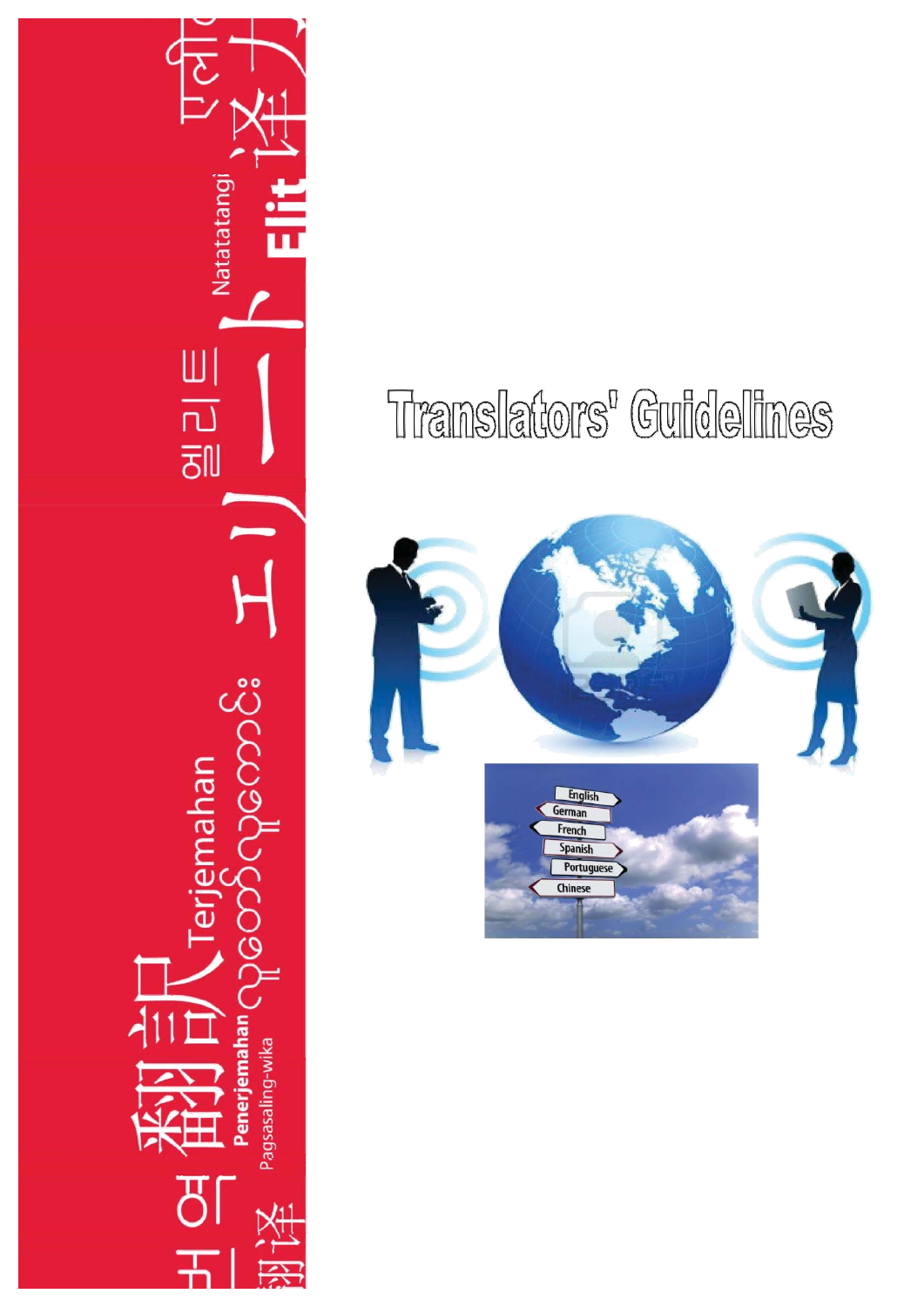DEAR TALENT,

We at Elite Asia welcome you in joining our network of professional translators across the world to serve our client base in Asia Pacific Region.

We hope to build a strong and lasting working relationship with you for many years to come. To achieve this, it is important for us to help you understand the work process and our expectations of translators.

## *Regarding Project Inquiries*

*Prompt Response:* We seek your support in responding to our assignment inquiries promptly if you are available and are keen in taking up the project. We would appreciate it if you could either drop us a short SMS message or email to express your interest in taking up the project.

*Official Confirmation:* We will try our best to provide you with complete information about the assignment when assigning the project to you. Should you have any other commitments or projects on hand, please always update us as soon as possible so we can make the necessary arrangements.

However, upon issuance of the official purchase order, the engagement will be officially confirmed, and translators will not be allowed to decline the assignment from this point onwards.

*Confidence:* Professionalism is not about accepting projects that are out of your league, but about taking on assignments that you have confidence in. This is also to assure clients that the translators we provide meet their expectations in terms of industry knowledge. If you do not have the confidence in handling a project, it would be fine to decline it at the initial stage.

## *After Assignment Confirmation*

*On time Delivery* It is crucial to deliver the proofread translation on time, and a good habit of submitting it even slightly earlier around 15---30 minutes before the deadline.

*Revision is part of the Service*. Elite commit to revise the translation until the full satisfaction of client. It is our job to collect specific and clear comment to ensure the effectiveness of your revision work, and we require translator's full support in the process of revision.

*Research and Preparation* is key. We don't expect translator to know everything under the sun, but with proper checking on the terminology online, and working on the topic that you are familiar with, you should be able to get the meaning and translation accurately, especially for the official names.